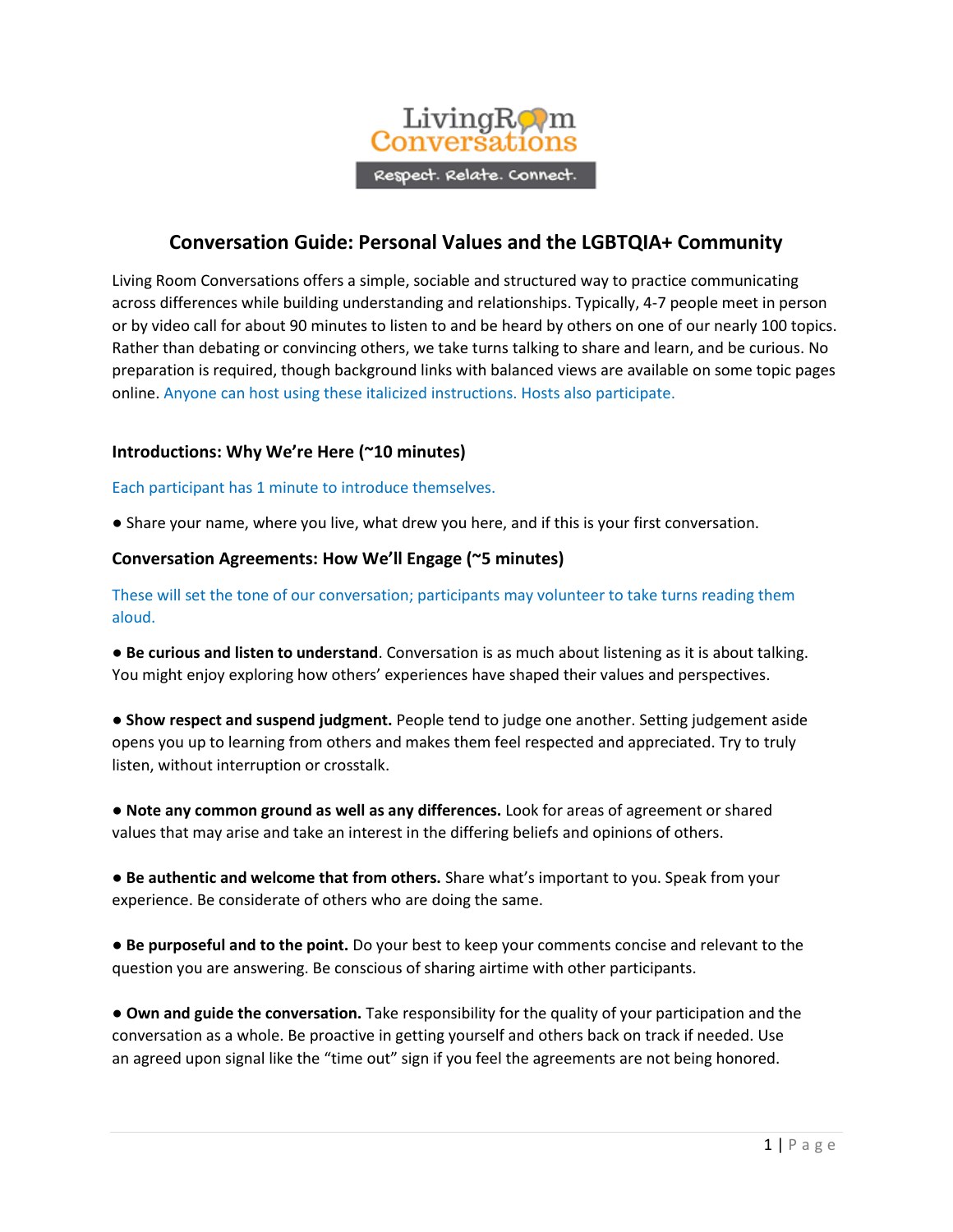

## **Question Rounds: What We'll Talk About**

Optional: a participant can keep track of time and gently let people know when their time has elapsed.

## **Round One: Getting to Know Each Other (~10 min)**

Each participant can take 1-2 minutes to answer one of these questions:

- What are your hopes and concerns for your family, community and/or the country?
- What would your best friend say about who you are?
- What sense of purpose / mission / duty guides you in your life?

### **Round Two: Exploring the Topic –Personal Values and the LGBTQ+ Community (~40 min)**

#### One participant can volunteer to read this paragraph.

Views and conversations around homosexuality and gender can be charged and particularly challenging within the context of our cultural values. At our best, we are able to see each other as fellow members of the family of a community. At our worst, we perceive in each other a threat to our identity, core beliefs, and values. Conversations are often plagued by fear, tension, and disagreement. This is not a casual conversation, there is a lot on the line- LGBTQ+ (lesbian, gay, bisexual, transgender, and queer) folks make up one of the highest at-risk populations in our communities. How can we engage in better conversations in order to hold space for different lived experiences, care for, and better understand each other? Thinking of the Conversation Agreements, how will you listen and be curious? Show respect and suspend judgment? Be authentic and welcome that from others?

Take ~2 minutes each to answer a question below without interruption or crosstalk. After everyone has answered, the group may take a few minutes for clarifying or follow up questions/responses. Continue exploring additional questions as time allows.

● How do we maintain dignity in our relationship and connection to each other as we encounter varying beliefs and opinions around the intersection of faith, values, sexuality, and gender identity? How can we resist the temptation to "otherize" and judge each other?

● Where has your understanding of the LGBTQ+ community come from? How has it shifted over time for you?

● How certain do you feel about what to believe about sexuality/gender identity? Do you ever have doubts if you've arrived at the "right" conclusions? How free do you feel to voice any doubts you do have?

● What's missing from the current conversation on this question? In your experience, what has shut down this conversation?

● What is your greatest fear in having this conversation? What is your greatest hope?